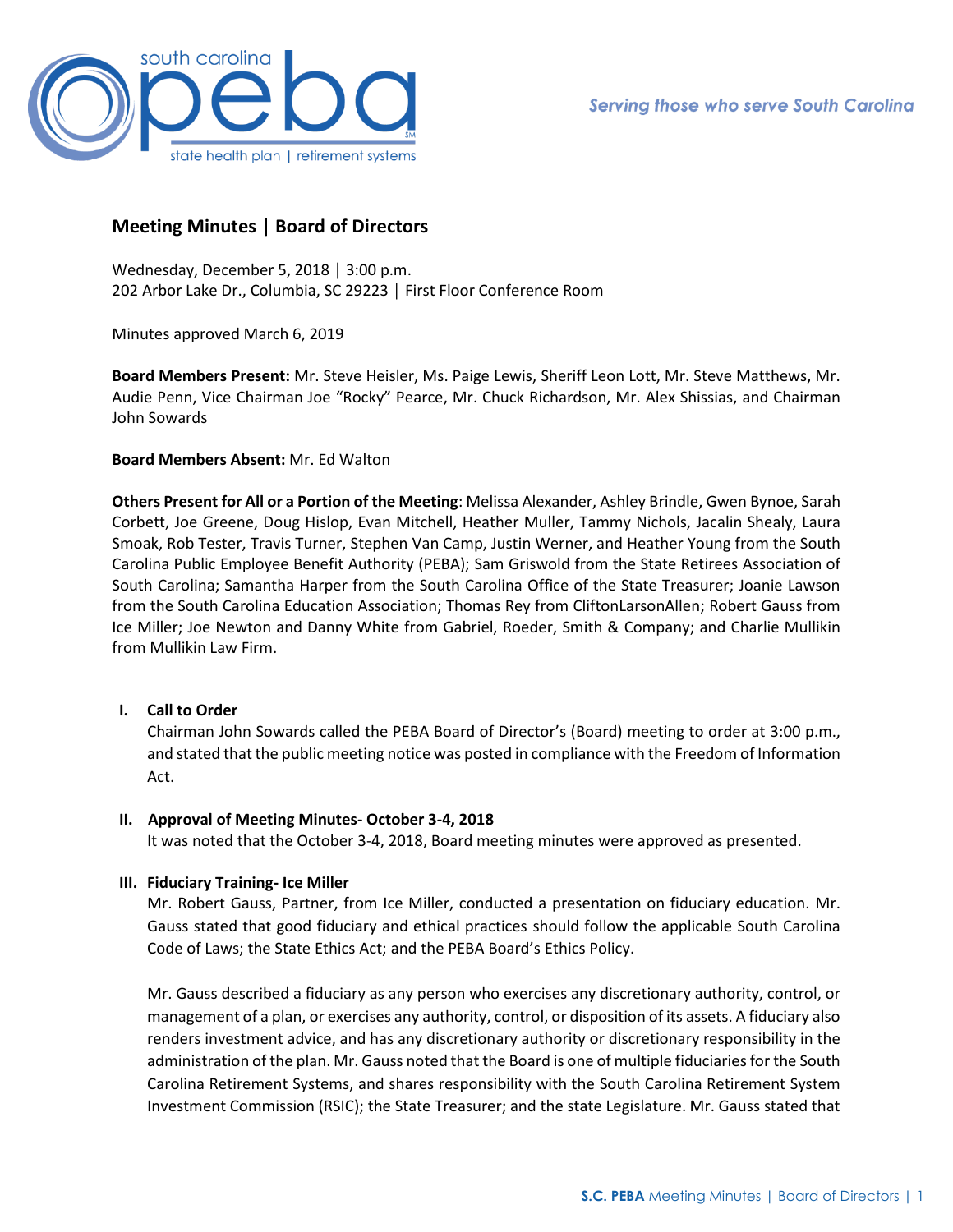the Board is also a fiduciary for the State Health Insurance and OPEB Trust Funds; the State Optional Retirement Program; and the South Carolina Deferred Compensation Program.

Mr. Gauss discussed several sources of fiduciary duties including: the Internal Revenue Code; the Employee Retirement Income Security Act (ERISA), which only applies to private plans but is an excellent resource; State Law; Common Law; and the Plan along with Plan-related documents.

Mr. Gauss reviewed Sources of Fiduciary Principles including the Exclusive Benefit Rule; prohibited transactions for fiduciary principles; the Board's Conflict of Interest Policy; and adherence to the Trust. Mr. Gauss also detailed the overall fiduciary standards including the Duty of Loyalty (which includes the Duty of Impartiality); and the Duty of Prudence (which includes the Duty of Care and Duty of Skill).

Mr. Gauss explained the "Pay to Play" Securities and Exchange Commission rule adopted in 2010. The "Pay to Play" rule prohibits investment advisors from providing advisory services, for compensation, for a period of two years following a political contribution to a public official or candidate who is in a position to influence the selection or retention of advisors to manage public pension funds or other government client assets.

Mr. Gauss concluded his presentation by providing an overview of litigation against other retirement plans, and challenges for the Board going forward, including the impact of increasing employee and employer contribution rates, and plan design versus plan administration.

# **IV. Committee Reports**

# **A. Finance, Administration, Audit and Compliance (FAAC) Committee**

Mr. Steve Matthews reported that the FAAC Committee met earlier in the morning and received a presentation from Ms. Kim Brown, Human Resources Director, regarding the results of the recent Workforce Survey, which is given every two years. Mr. Matthews stated that the survey shows that PEBA is either maintaining a high level of employee satisfaction, or improving in the noted categories.

Mr. Matthews advised that CliftonLarsonAllen, PEBA's External Auditor, presented the Health Financial Statements and the South Carolina Retirement Systems (SCRS) Financial Statements, for the year ending June 30, 2018, as well as the Deferred Compensation Program Audit Reports for the year ending December 31, 2017. Mr. Matthews reported that all three audit reports are unmodified "clean" opinions.

Mr. Matthews stated that Mr. John Page, Director of Internal Audit, and Ms. Shawunda Baker, Internal Auditor, provided the PEBA internal audit reports including:

- A. Retirement Plan Enrollments
- B. PEBA Administrative Finances
- C. Retirement Plan Compliance- Judges and Solicitors Retirement System
- D. Internal Audit Plan Status Report
- E. Memo to FAAC- Annual Conflict of Interest Notification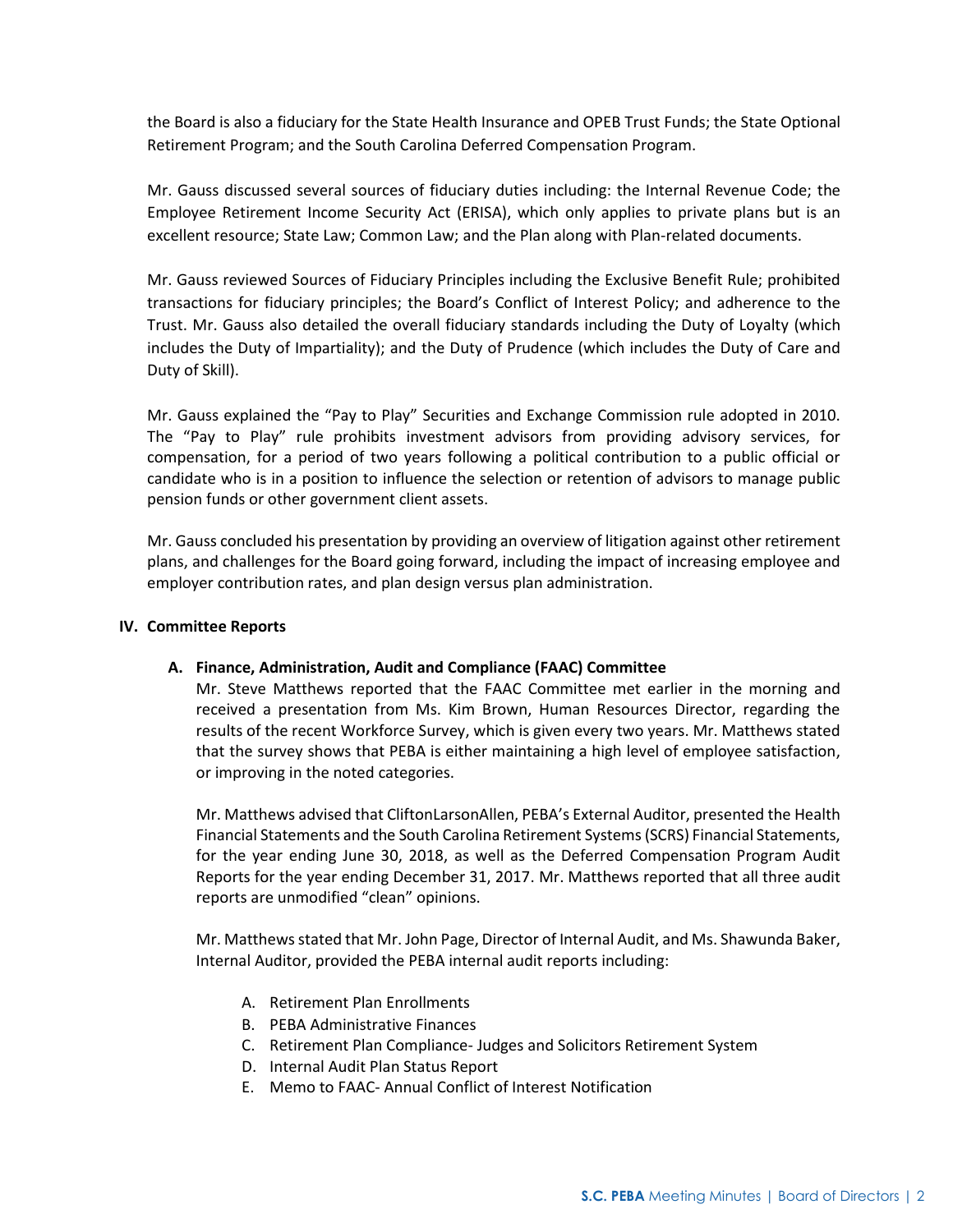It was noted that the next FAAC Committee meeting will be March 6, 2019.

#### **B. Health Care Policy Committee**

Mr. Rocky Pearce stated that the Health Care Policy Committee met earlier in the day, and received an update regarding the State Health Plan (SHP) benchmarks in which key SHP measures are compared with peer and national benchmarks.

Mr. Pearce reported that the Committee also received a presentation regarding PEBA's open enrollment, an update on MoneyPlus, and Customer Contact Center statistics.

Mr. Pearce advised that Blue Cross Blue Shield of South Carolinas' telehealth program, has been expanded to include behavioral health services through Blue CareOnDemand. Ms. Cathryn Adair, manager of Blue Cross Blue Shield of South Carolinas' telehealth program, provided a presentation regarding the expansion.

Mr. Pearce also stated that the Committee received an update regarding Naturally Slim, an online behavioral program designed to help members lose weight and maintain a healthy lifestyle. Mr. Austin Wilcox of ACAP Health reported on the progress of the program which started September 2018, and provided testimonials from participants that have been in the program for the first nine weeks.

It was noted that the next Health Care Policy Committee meeting will be March 6, 2019.

# **C. Retirement Policy Committee**

Mr. Steve Heisler advised that the Retirement Policy Committee met before the full Board meeting, and representatives from Segal Marco Advisors presented the South Carolina Defined Contribution Plan (SCDCP) investment report, and the State Optional Retirement Plan (State ORP) investment report for the quarter ending September 30, 2018.

Mr. Heisler also reported that Ms. Nancy Ornduff, from Empower Retirement, presented the third quarter plan activity summary, and Ms. Marybeth Daubenspeck from Empower Retirement presented the results of the recent Empower Participant Satisfaction Survey.

Mr. Heisler advised that Mr. Danny White, Senior Consultant, and Mr. Joe Newton, from Gabriel Roeder Smith & Company (GRS), presented the 2018 Retirement Systems Actuarial Valuations to the Committee.

Mr. Heisler stated that the Retirement Policy Committee made a motion to recommend to the PEBA Board that it receive as information the actuarial valuations of SCRS, PORS, JSRS, GARS, and SCNG as of July 1, 2018; and based upon those valuations, maintain the employer contribution rate for JSRS at 52.49 percent; increase the employer contribution for GARS to \$6.329 million; and set the employer contribution for SCNG at \$5.262 million, all effective July 1, 2019.

Chairman Sowards reminded the Board that Committee motions do not require a second. The motion passed unanimously.

It was noted that the next Retirement Policy Committee meeting will be March 6, 2019.